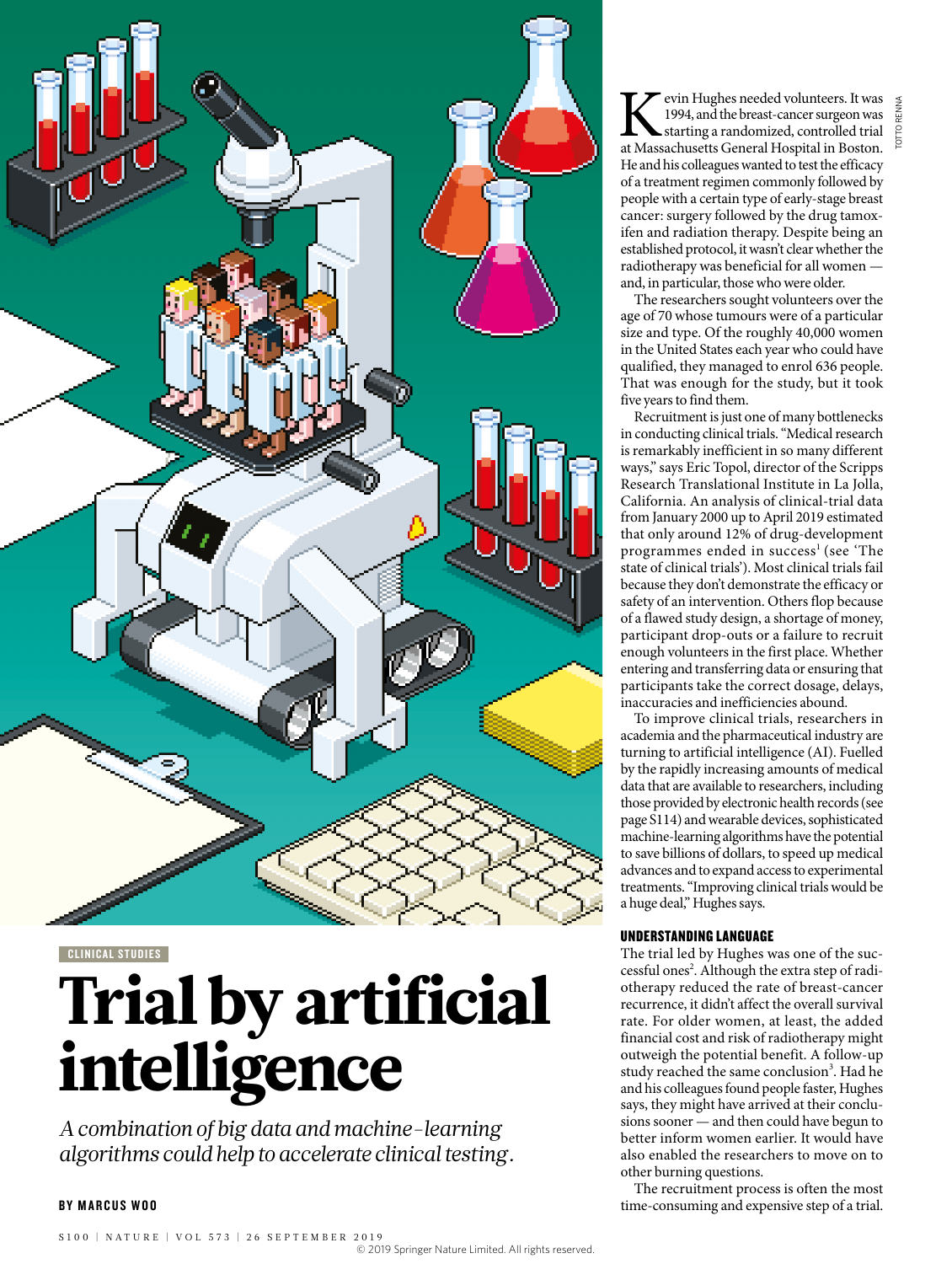According to a 2016 study<sup>4</sup>, 18% of cancer trials that launched between 2000 and 2011 as part of the US National Cancer Institute's National Clinical Trials Network failed to find even half the number of patients they were seeking after three or more years of trying, or had closed entirely after signing up only a few volunteers. An estimated 20% of people with cancer are eligible to participate in such trials, but fewer than 5% do<sup>5</sup>. "Recruitment is the number one barrier to clinical research," says Chunhua Weng, a biomedical informaticist at Columbia University in New York City.

Many are hoping that AI can make a difference. One branch of AI, called natural language processing (NLP), enables computers to analyse the written and spoken word. When applied to medicine, such techniques could allow algorithms to search doctors' notes and pathology reports for people who would be eligible to participate in a given clinical trial.

The challenge is that the text in such documents is often free flowing and unstructured, and valuable information might only be implicit, requiring some background knowledge or context to understand. Doctors, for instance, have several ways of describing the same concept — a heart attack might be referred to as a myocardial infarction, a myocardial infarct or even just 'MI'. But an NLP algorithm can be trained to spot all such synonyms by exposure to sample medical records that have been annotated by researchers. The algorithm can then apply that knowledge to interpret unannotated records.

Efforts are being made to make it easier for computers to interpret the descriptions of clinical trials. The inclusion and exclusion criteria of trials are commonly written in plain text. So that hospitals can search patient databases for people who are eligible to take part, these criteria must first be translated into a standardized, coded query format that the database can understand. Weng and her colleagues built an open-source web tool called Criteria2Query that uses NLP to do just that — enabling researchers and administrators to search databases without needing to know a database query language $^6$ .

AI can also help patients to look for clinical trials by themselves. Typically, people rely on their doctors to inform them about suitable studies. Some patients search the website ClinicalTrials.gov, which lists more than 300,000 studies that are being conducted in the United States and 209 other countries. Daunting scale aside, the often highly technical eligibility criteria an be incomprehensible to the public. "It's pretty overwhelming," says Edward Shortliffe, a physician and biomedical informaticist at Columbia University.

To help patients to make sense of eligibility criteria, Weng and her colleagues developed another open-source web tool, called DQueST. The software reads trials on ClinicalTrials.gov and then generates plain-English questions such as "What is your BMI?" to assess users' eligibility. An initial evaluation<sup>7</sup> showed that after 50 questions, the tool could filter out 60–80%

## THE STATE OF CLINICAL TRIALS

The success rates of clinical trials are low. Between January 2000 and October 2015, just 13.8% of drug candidates successfully navigated all three stages of clinical testing (left). Success rates declined for much of this period, but since 2015 it seems the trend has begun to reverse (right). Shaded area represents the estimated probabilities of success if all clinical trials yet to be completed failed (lower bound) or if all succeeded (upper bound).



of trials that the user was not eligible for, with an accuracy of a little more than 60%.

#### COMMERCIAL INTEREST

Tools such as those developed by Weng have plenty of room for improvement. Machinelearning algorithms rely on being fed training data from which they can learn — and to reach their potential, they need plenty. But labelling important features in these data, as is required to train NLP algorithms, is time consuming. The problem in academia, Weng says, is that both data and people power are limited.

Industry might be better placed to overcome those obstacles, and the past few years have seen a burst of activity. For example, digital-health company Antidote in New York City has developed a tool that helps people to search for trials. Other companies are working with healthcare providers to find participants for trials in patient data held by these providers. Software developed by Deep 6 AI, an AI-based trials recruitment company in Pasadena, California, was used by researchers at Cedars-Sinai Smidt Heart Institute in Los Angeles, California, to find 16 suitable participants for a trial in one hour. A conventional approach had turned up only two people in six months.

Similarly, in a pilot study<sup>5</sup> conducted by Mayo Clinic in Rochester, Minnesota, IBM's Watson for Clinical Trial Matching system, which is powered by the company's Watson supercomputer, increased the average monthly enrolment for breast-cancer trials by 80%. And although many purported clinical applications of Watson have yet to come to fruition, matching participants to clinical trials is one that has. In March, IBM signed an agreement with Health Quest Systems (now part of Nuvance Health), a non-profit network of four hospitals in New York and Connecticut, that will enable the group to use the computing giant's trialmatching system.

Although many of these technologies

seem impressive, they still have limitations. "They're not as magical as they sound," says Noemie Elhadad, a biomedical informaticist at Columbia University.

For instance, there is no replacement yet for the manual annotation of data that is needed to train NLP algorithms. Such algorithms are also honed for use by specific health-care providers and particular diseases. "Right now, there is no such thing as an NLP engine that takes any clinical notes written from any physician and can understand what the notes say," Elhadad asserts — the variation between medical fields and institutions is just too great. "We're all working on this, but we have a long way to go for this kind of universal understanding of clinical text."

Not everyone is convinced that the amount of effort being invested in finding participants for trials is worthwhile. "Patient matching gets a lot of hype," says Craig Lipset, former chief of innovation at drug company Pfizer in New York City. "But truth be told, many clinical trials don't need the intelligence in order to drive the match." The eligibility criteria of most studies aren't that complex, he says. And even if an AI algorithm can identify suitable people faster than would conventional methods, or can find people that might otherwise have been missed, researchers who are using third-party tools will then have to navigate the challenge of contacting individuals without violating privacy policies.

But some researchers think that getting these systems right will provide a considerable payoff. In 2014, 86% of clinical-trial participants worldwide were white people<sup>8</sup>. And a 2019 study found that 79% of genomic data comes from people of European descent<sup>9</sup>, even though they only comprise 16% of the world's population. AI-powered patient-matching algorithms could lead to more-diverse trial cohorts, by giving anyone in need a chance to participate — not just those who know the right doctor or who live near large health-care institutions. "It's really going to democratize